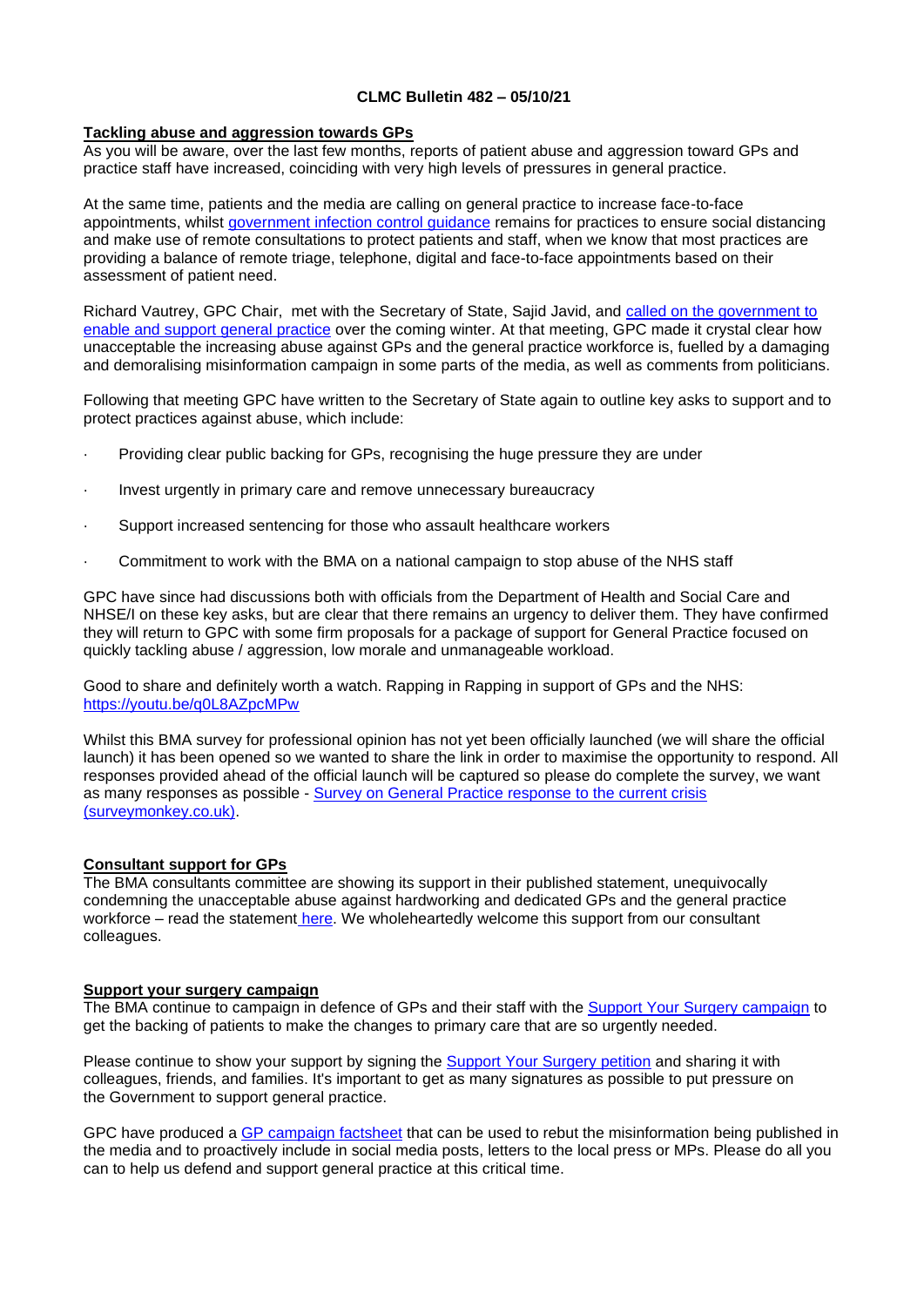You can also get involved in the [#SupportYourSurgery social media discussion.](https://twitter.com/hashtag/SupportYourSurgery?src=hashtag) Many GPs and patients are sharing their support for each other and practices across social media. This will help reach as many people with the campaign as possible.

Following increasing instances of GPs being scapegoated by the media and rising instances of abuse against GPs and their staff, GPC are asking members to use this [template letter](https://bma-mail.org.uk/t/JVX-7JQ76-JCJOU4-4KLUIY-1/c.aspx) to write to your local MP to outline the current pressures being faced by GPs across the country.

# **COVID-19**

#### **Boosters for health care staff**

Health and social care workers can now book their COVID-19 vaccination boosters through the [National](http://www.nhs.uk/conditions/coronavirus-covid-19/coronavirus-vaccination/book-coronavirus-vaccination)  [Booking Service](http://www.nhs.uk/conditions/coronavirus-covid-19/coronavirus-vaccination/book-coronavirus-vaccination) or by calling 119.

As part of the booking process, staff will need to self-declare they are a frontline health or social care worker, and they will also be asked to provide as proof of employment as an eligible health or social care worker using a workplace photo ID.

Booster vaccinations can be administered no earlier than six months after completion of the primary vaccine course.

### **Medical exemptions**

A systematic medical exemptions process was introduced 30 September to ensure that those who, for medical reasons, should not be vaccinated (and/or be tested) for COVID-19 are not disadvantaged across certification use cases.

Given the need for clinical judgement and access to patient records, the Department of Health and Social Care are asking GPs, secondary care clinicians and midwives to assess applications. Steps have been taken to ensure this does not impact workload (e.g. no appointment required, pre-screening process).

Read the [guidance](https://digital.nhs.uk/services/summary-care-record-application/covid-pass-medical-exemption) detailing the process and clinical criteria. The [updated SFEs](https://assets.publishing.service.gov.uk/government/uploads/system/uploads/attachment_data/file/1022913/general-medical-services-statement-of-financial-entitlements-no-2-directions-2021-oct.pdf) in relation to this have now been published, page 47 has the relevant information regarding the exemption payments (pasted below for ease). Payment is not just for those with a positive outcome.

# **General**

**19.**—(1) This Part relates to the payment for a Contractor providing services under Regulation 22A of the 2015 Regulations.

### **Payment**

(2) The Board must pay a Contractor an IoS fee of £44.00 in respect of each response to a valid exemption confirmation request(**a**) that the Contractor makes.

(3) The Board must make the payment referred to in paragraph (2) by the end of the calendar month following the calendar month in which the Contractor responded to a valid exemption confirmation request.

### **Eligibility for payment**

(4) A Contractor is eligible for the IoS fee referred to in paragraph (2) if the Contractor responds to the valid exemption confirmation request by recording its response on the SCRa in relation to the relevant patient.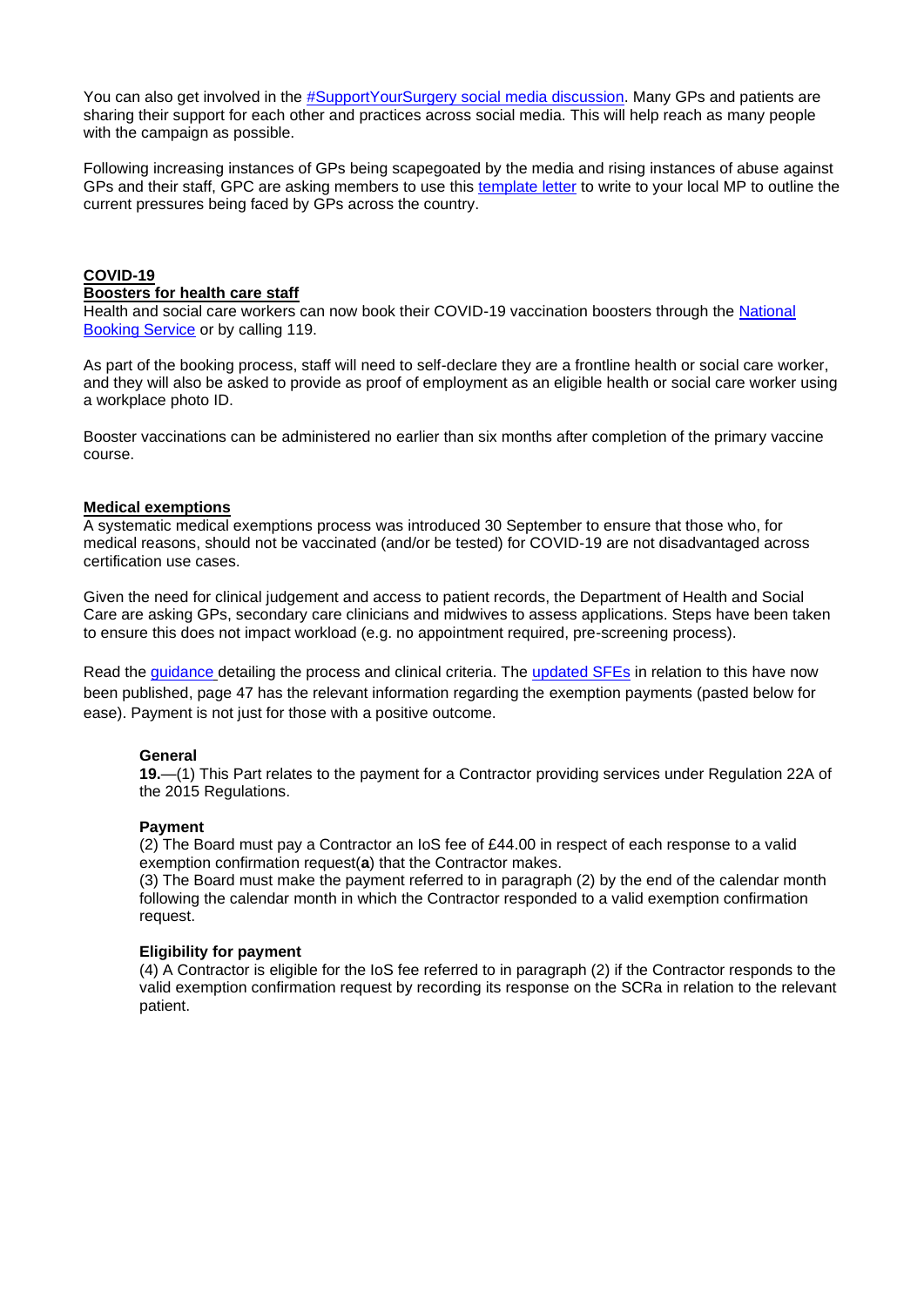## **Vaccine Data Resolution Service (VDRS)**

The Vaccine Data Resolution Service (VDRS), established by NHSE/I and NHS Digital, aims to resolve missing or incorrect vaccination records for people vaccinated in England who have a current NHS number and are registered with a GP practice in England.

A pilot of outbound calls was launched on 3 August to patients identified as having a second dose but where no first dose is showing on the national immunisation database (NIMS). This service continues to operate. An inbound service accessed has also been launched, and referrals to the VDRS can be made via any of the services accessed via 119.

Note that 119 and VDRS call agents will not provide clinical advice and cannot assist with queries related to vaccinations received overseas. If the query relates to personal information that is incorrect on the patient record (e.g. name, address), these will still need to be resolved by their GP practice. If a member of the public believes they have missing or incorrect COVID-19 vaccination data, they should be advised to call 119.

## **Flu vaccinations for primary care contractors and frontline staff**

The [Enhanced Service Specification for Seasonal influenza vaccination programme 2021/22](https://www.england.nhs.uk/publication/nhs-england-enhanced-services-influenza-specifications/) has now been updated and published. GPC have been lobbying for many years for GPs and practice employees to be included within specification for the annual flu programme and for practices to be able to claim an item of service fee for giving flu vaccinations to their staff.

GPC are, therefore, pleased that they have now been able to secure agreement with NHSE/I to the inclusion of all frontline practice staff in the Enhanced Service. All practice staff with patient contact, including both medical and administrative staff, will now be eligible to receive a flu vaccination from employing practice or the practice at which they are registered as a patient, and practices will receive an item of service fee for their provision. As in previous years locum GPs will also continue to be eligible for a free vaccination. The provision of flu vaccination to all target groups will, therefore, be covered under CNSGP.

NHSE/I has also [published guidance](https://future.nhs.uk/connect.ti/P_C_N/view?objectId=113626437) (available on the Future NHS platform) on the process for recording flu vaccinations administered to patients not registered with a practice. PLEASE NOTE: whilst this is a hugely positive step for the inclusion of frontline/practice staff in the resourced vaccination programme there are some serious concerns with regard to the suggested process as it advises practices to register staff as a temporary resident and provide under immediate and necessary treatment. As you will be aware, this is contractually inappropriate. Further national clarification is being sought; until this is clarification is received in writing it may be that practices choose to vaccinate only their registered patients who are frontline staff to ensure contractual compliance and avoid unnecessary risk.

# **NHS 111 Booking into general practice**

During the pandemic a temporary change was made to the requirement for practices to make available to NHS 111 one appointment per 3000 registered patients to one appointment per 500 registered patients. This temporary change will stop at the end of September 2021 and the GMS contractual requirement will revert to 1:3000. PLEASE NOTE: in Tees the GP LIS has a requirement for 1:2000.

### **Medicines Delivery Service extension**

An extension of the medicines delivery service has been announced by NHSE/I. The [announcement](https://www.england.nhs.uk/coronavirus/wp-content/uploads/sites/52/2020/03/Medicines-delivery-service-announcement-September-2021.pdf)  [letter](https://www.england.nhs.uk/coronavirus/wp-content/uploads/sites/52/2020/03/Medicines-delivery-service-announcement-September-2021.pdf) explains that to help provide support to people who have been notified of the need to self-isolate by NHS Test and Trace, the Community Pharmacy Home Delivery Service and the Dispensing Doctor Home Delivery Service will be commissioned from 1 October 2021 to 31 March 2022 (inclusive) for anyone living in England who has been notified by NHS Test and Trace to self-isolate.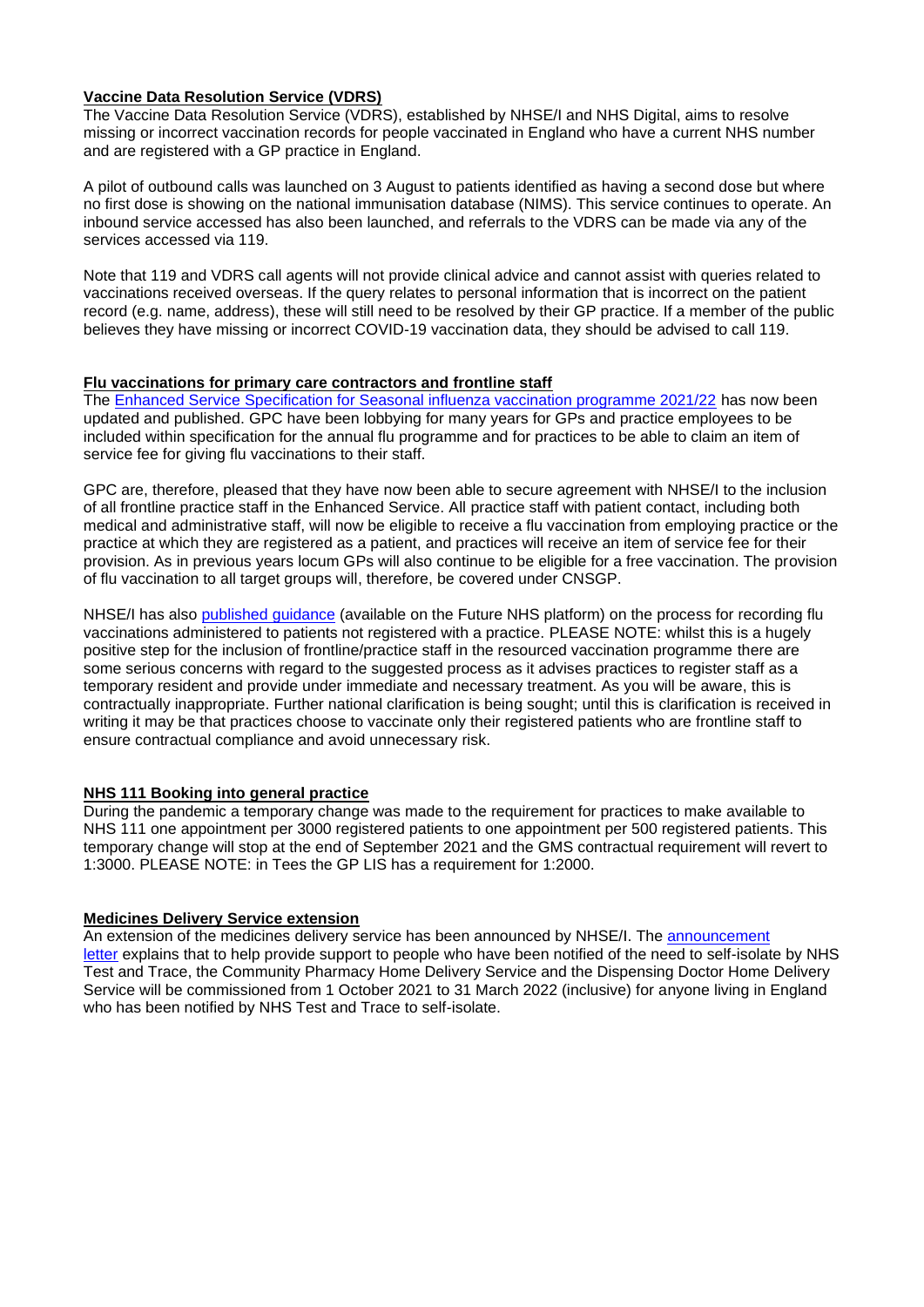# **GP Recruitment Campaign 2021**

HEE (Health Education England) has just begun campaign activity to raise awareness of Round 1 GP specialty training applications, scheduled to open Thursday 4 November – Wednesday 1 December for an August 2022 start. GPC has been working in partnership with HEE since September 2015 and GP trainee numbers have increased by 36% during that period - from 5,026 to 6,855 in July 2021.

Whilst continuing to signpost doctors who might be thinking about a career as a GP to the GPNRO website pages, HEE is keen not to simply rely solely on social media or online content, and would like to hear innovative ideas and thoughts about how to reach more doctors via gprecruitment@hee.nhs.uk

Thank you to all those that have come forward and volunteered to help create lots of new content to populate the new Choose GP Instagram page, which complements the **Facebook** community.

### **Tees Valley Training Hub: New Respiratory Surge in Children programme now available**

Health Education England, supported by NHS England and NHS Improvement Paediatric Critical Care Operational Delivery Networks and the Paediatric Critical Care Society, has launched a new programme for all NHS healthcare staff who care for unwell children in preparation for the anticipated surge in respiratory infections in 2021-22.

The [Respiratory Surge in Children programme](https://www.e-lfh.org.uk/programmes/respiratory_surge_in_children/) is a digital repository of training resources for self-directed learning, as well as for trainers and educators, to support the cross-skilling of the workforce to increase capacity and enhance capability in response to the expected and experienced increase in prevalence of respiratory illnesses in children.

Launched in draft form earlier this year, the programme continues to develop with the aim of providing content that is appropriate for various settings where a child will present with respiratory illness, including home, primary and community care, and across the acute hospital environment.

The programme presents elearning as a mix of short videos, narrated presentations, PDFs and links to blogs and webinars - all designed to let the leaner access the content they need, in an educational form that suits them.

The Respiratory Surge in Children programme, which is hosted by HEE's elearning for healthcare, is underpinned by an interprofessional skills matrix mapped to professional standards and frameworks. It is available free of charge to the health and care workforce.

The team continues to seek additional content, and feedback, on the work so far to co-create a programme that meets the needs of the workforce. You can get in touch to discuss specific needs, provide feedback, or share resources by emailing [LTLC@hee.nhs.uk.](mailto:LTLC@hee.nhs.uk)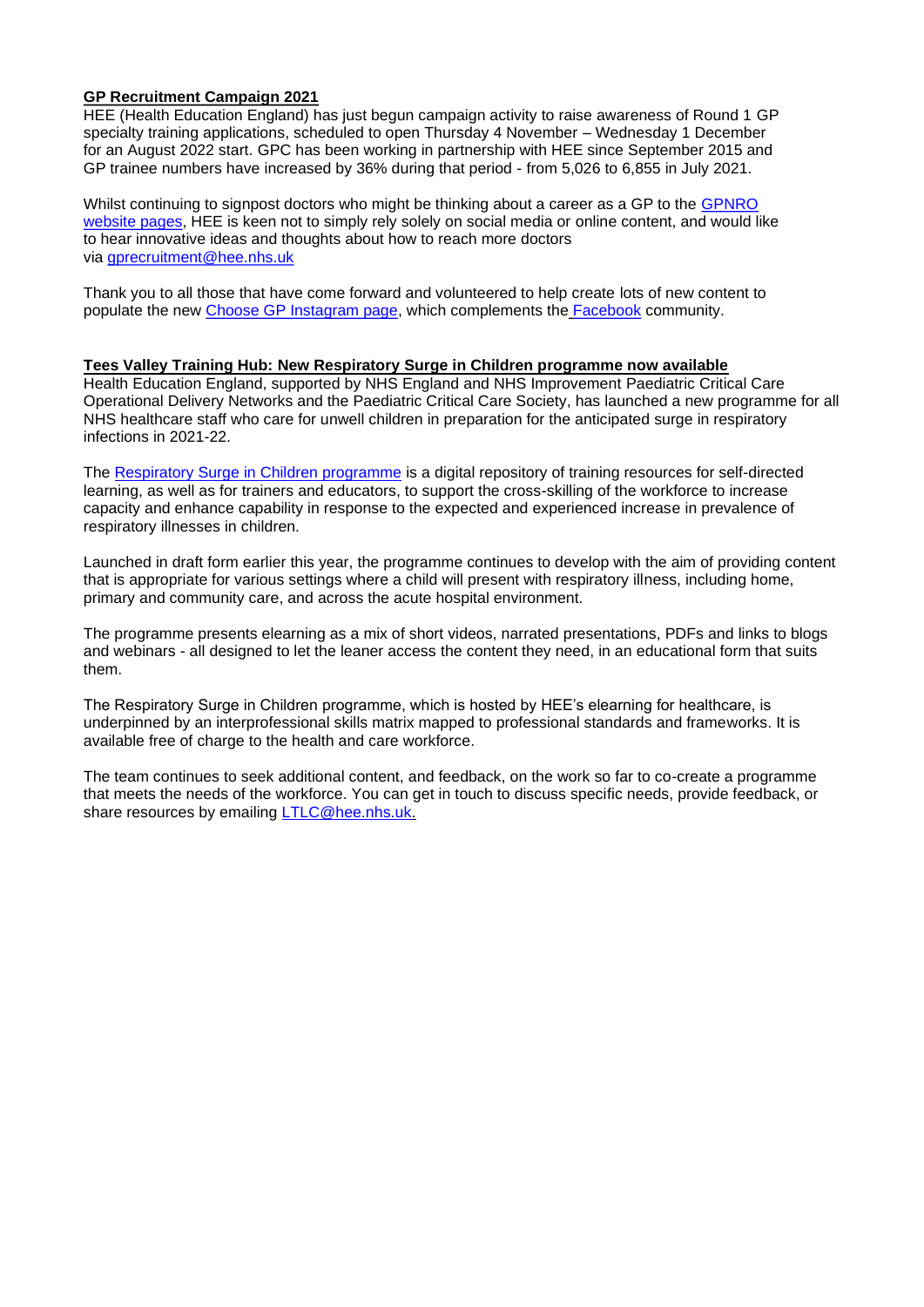# **Restorative Just Culture Training Offer - 14 Free places**

### *Text as received!*

The NHSE/I Civility and Respect team are funding the Restorative Just Culture training offer which is an accredited training programme facilitated by the University of Northumbria Newcastle and Mersey Care NHS Foundation Trust Partnership.

This training offers a valuable opportunity for organisational influencers who are responsible for championing and creating a compassionate culture in their organisation. It is aimed at any professionals and practitioners who are involved in the management and welfare of a range of stakeholders (employees, patients, clients) when an employee relations matter has arisen (including bullying / harassment/ grievances/ disciplinary etc), and/or an adverse event/incident has occurred. Delegates will learn how to manage these issues in a restorative way that minimises the negative impacts, maximises the learning, and develops an organisational culture where people feel safe in an environment they can trust.

The total national financial investment for this training offer is £315,000 (£1,500 per nominee). Due to the level of investment needed to ensure there is a commitment to this offer. Further details are on the links below. It is recognised that capacity to engage at short notice in training opportunities is limited at present and this will reduce further due to winter pressures, however this is a unique offer to attend a highly regarded training free of charge.

Please send your nominations using the table in the *[Restorative Just Culture Training –](https://www.clevelandlmc.org.uk/website/IGP367/files/Accredited%20Restorative%20Just%20Culture%20Training%20Programme.docx) Application Template [for Nominees](https://www.clevelandlmc.org.uk/website/IGP367/files/Accredited%20Restorative%20Just%20Culture%20Training%20Programme.docx)* and indicate your preferred training dates.

- [Restorative Just Culture Applicant information](https://www.clevelandlmc.org.uk/website/IGP367/files/2.pdf)
- [Restorative Just Culture Training](https://www.clevelandlmc.org.uk/website/IGP367/files/3.pdf) NHSEI programme schedule

#### **Learning/Sharing opportunity: READY Paramedics – A Realist Review of Paramedics Working in General Practice, 13 October 2021, 9am -11.30am**

*Text as received!*

GP services are under increasing pressure with growing demand, made worse by a lack of GPs. Paramedics are increasingly being used alongside GPs to address these shortages.

Due to differences in the way that paramedics are employed within general practice, it is difficult to compare practices that employ paramedics with those that do not to find out which patients get a better service and how much it costs. READY are therefore using an established method called 'Realist Evaluation' to look at what works best, for whom, in different circumstances.

As part of this study, READY have carried out a review of the literature to identify different models of how paramedics are working in general practice across England. From this review they have produced a set of 'programme theories' which describe how different models of paramedics working in general practice might work, for whom and in what circumstances. For further information about the study please see: [READY](https://eur01.safelinks.protection.outlook.com/?url=http%3A%2F%2Fwww.bristolhealthpartners.org.uk%2Freach%2Fcurrent-projects%2Fresearch-and-service-delivery%2Frealist-evaluation-paramedics-in-general-practice-ready-paramedics%2F&data=04%7C01%7CReadyParamedics%40uwe.ac.uk%7Cc1f994bd98f742bbe3c608d97dd6d7d6%7C07ef1208413c4b5e9cdd64ef305754f0%7C0%7C0%7C637679183953375839%7CUnknown%7CTWFpbGZsb3d8eyJWIjoiMC4wLjAwMDAiLCJQIjoiV2luMzIiLCJBTiI6Ik1haWwiLCJXVCI6Mn0%3D%7C1000&sdata=3sCZrFZPTz3XLNAOK4rUcEEEwLUjZsfEKeFuILBQrQ4%3D&reserved=0)  **[Paramedics](https://eur01.safelinks.protection.outlook.com/?url=http%3A%2F%2Fwww.bristolhealthpartners.org.uk%2Freach%2Fcurrent-projects%2Fresearch-and-service-delivery%2Frealist-evaluation-paramedics-in-general-practice-ready-paramedics%2F&data=04%7C01%7CReadyParamedics%40uwe.ac.uk%7Cc1f994bd98f742bbe3c608d97dd6d7d6%7C07ef1208413c4b5e9cdd64ef305754f0%7C0%7C0%7C637679183953375839%7CUnknown%7CTWFpbGZsb3d8eyJWIjoiMC4wLjAwMDAiLCJQIjoiV2luMzIiLCJBTiI6Ik1haWwiLCJXVCI6Mn0%3D%7C1000&sdata=3sCZrFZPTz3XLNAOK4rUcEEEwLUjZsfEKeFuILBQrQ4%3D&reserved=0)** 

The next stage, the *Consensus Exercise*, is to test and refine these theories with a group of people who have knowledge and experience about how paramedics work in general practice. The information shared during the Consensus Exercise will help prepare for the next stage of evaluation, in-depth case studies with general practices in England.

If you would like more information about the Consensus Exercise, please see the **Participant Information** [Sheet,](https://www.clevelandlmc.org.uk/website/IGP367/files/4.pdf) or contact the study co-leads:

Dr Sarah Voss: 0117 328 8906 or e-mail [sarah.voss@uwe.ac.uk](mailto:sarah.voss@uwe.ac.uk) Dr Matthew Booker: e-mail: [matthew.booker@bristol.ac.uk](about:blank)

If you would like to attend, please register for free [here:](https://eur01.safelinks.protection.outlook.com/?url=https%3A%2F%2Fwww.eventbrite.co.uk%2Fe%2F175584236177&data=04%7C01%7CReadyParamedics%40uwe.ac.uk%7Cc1f994bd98f742bbe3c608d97dd6d7d6%7C07ef1208413c4b5e9cdd64ef305754f0%7C0%7C0%7C637679183953385794%7CUnknown%7CTWFpbGZsb3d8eyJWIjoiMC4wLjAwMDAiLCJQIjoiV2luMzIiLCJBTiI6Ik1haWwiLCJXVCI6Mn0%3D%7C1000&sdata=npyoPbtdGOKBzHl7Tun1dlM9dfCrwXwWetPodz3p28o%3D&reserved=0) [https://www.eventbrite.co.uk/e/175584236177](https://eur01.safelinks.protection.outlook.com/?url=https%3A%2F%2Fwww.eventbrite.co.uk%2Fe%2F175584236177&data=04%7C01%7CReadyParamedics%40uwe.ac.uk%7Cc1f994bd98f742bbe3c608d97dd6d7d6%7C07ef1208413c4b5e9cdd64ef305754f0%7C0%7C0%7C637679183953385794%7CUnknown%7CTWFpbGZsb3d8eyJWIjoiMC4wLjAwMDAiLCJQIjoiV2luMzIiLCJBTiI6Ik1haWwiLCJXVCI6Mn0%3D%7C1000&sdata=npyoPbtdGOKBzHl7Tun1dlM9dfCrwXwWetPodz3p28o%3D&reserved=0)